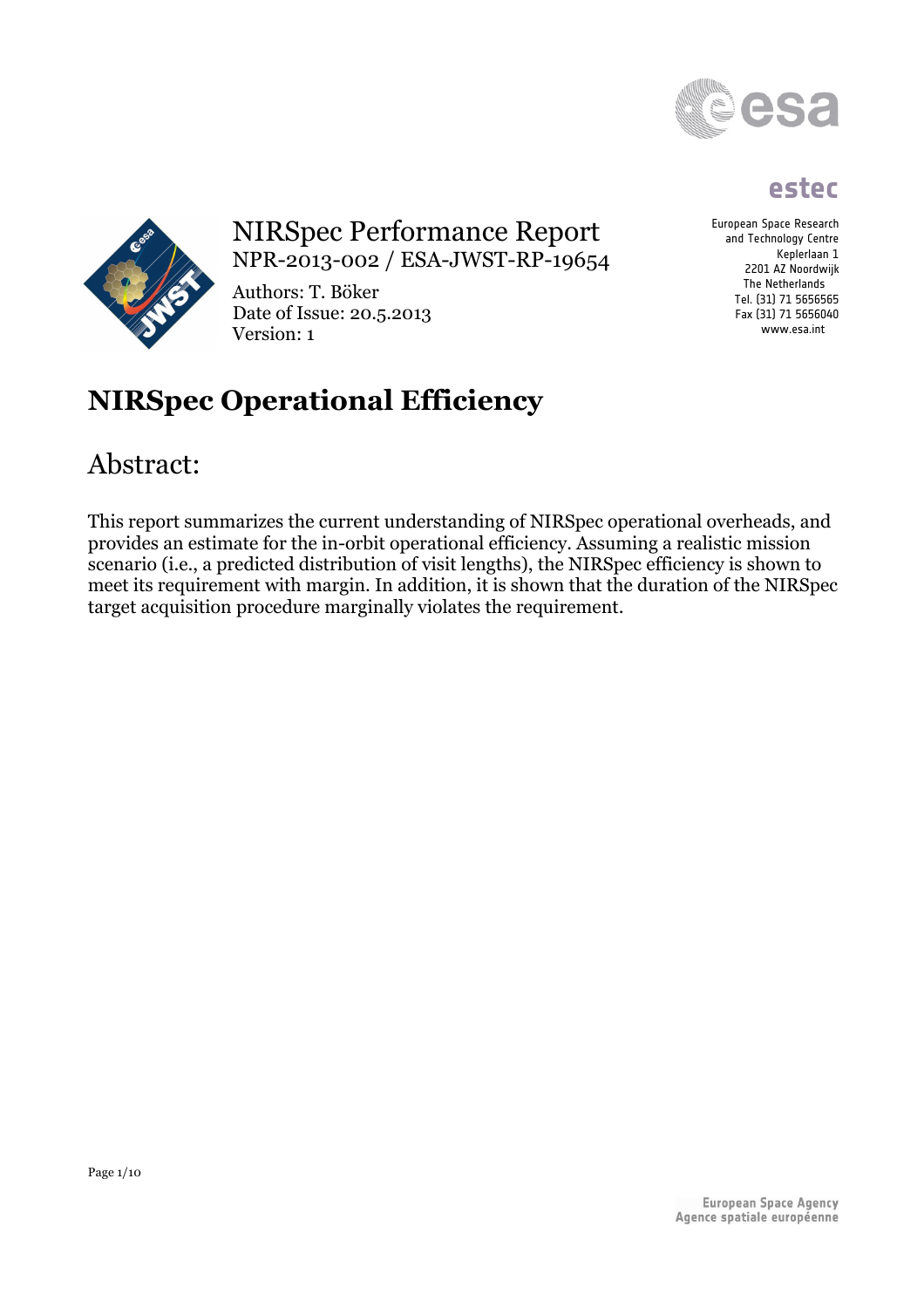#### **1 INTRODUCTION AND SCOPE**

This document serves to demonstrate that NIRSpec can meet its required operational inorbit efficiency. The governing document is RD1, the NIRSpec Functional Requirements Document (FRD). It contains two requirements that address the operational efficiency:

*NSFR-18 The operational efficiency of NIRSpec shall be at least 85 %. NSFR-38 Target acquisition for a new target field shall be accomplished within 10 minutes.*

The corresponding requirement and explanatory note in RD2, the NIRSpec System Requirements Document (SRD), read as follows:

*R 210: The amount of time lost for instrument set-up and internal calibration shall be limited to 15 % or less of the allocated NIRspec observing time, calculated as an average over the nominal mission duration. D: This overhead includes activities such as the full target acquisition procedure, moves of the filter and grating wheel, configuration of the MSA, measuring the position of the imaging mirror on the grating wheel (if required), and any necessary exposures using the internal calibration source. It does not include telescope slews and other observatory related operations.*

Section 2 of this document describes the JWST guidelines for calculating the overhead rates. The NIRSpec internal overhead times for activities such as mechanism movements, exposure configuration, calibration lamp switch-on, etc., are outlined in Section 3. Part of the NIRSpec mission overhead are the in-orbit calibration activities which are summarized in Section 4. Using an assumed "typical" science visit scenario described in Section 5, one can derive the expected duration of the target acquisition sequence, as well as the total overhead time per NIRSpec science visit (Section 6). This allows one to calculate the resulting in-orbit operational efficiency by comparing the average visit duration to the time that is "lost" to internal overheads. Note that the average visit length depends sensitively on the type of science proposals that NIRSpec will execute. Because the JWST science program is still unknown, we use an agreed mission scenario (described in Section 7) that balances the relative fraction of short, medium, and long NIRSpec visits.

#### **1.1 Reference Documents**

**Table 1-1** List of reference documents

| ID              | Title                                              | Document #        |
|-----------------|----------------------------------------------------|-------------------|
| RD <sub>1</sub> | NIRSpec Functional Requirements Document           | JWST-ROMT-002060  |
| RD <sub>2</sub> | NIRSpec System Requirements Document               | ESA-JWST-RO-322   |
| RD <sub>3</sub> | NIRSpec Operations Concept Document                | ESA-JWST-TN-0297  |
| RD <sub>4</sub> | <b>Observation Efficiency Allocations Report</b>   | JWST-REP-004166   |
| RD <sub>5</sub> | NIRSpec Inputs to Scripts for FM Cryo Campaign     | NIRS-ASD-TN-0189  |
| RD <sub>6</sub> | Calibration of the GWA position sensors - Part II  | ESA-JWST-RP-19657 |
| RD <sub>7</sub> | Calibration of the GWA position sensors - Part III | ESA-JWST-RP-19656 |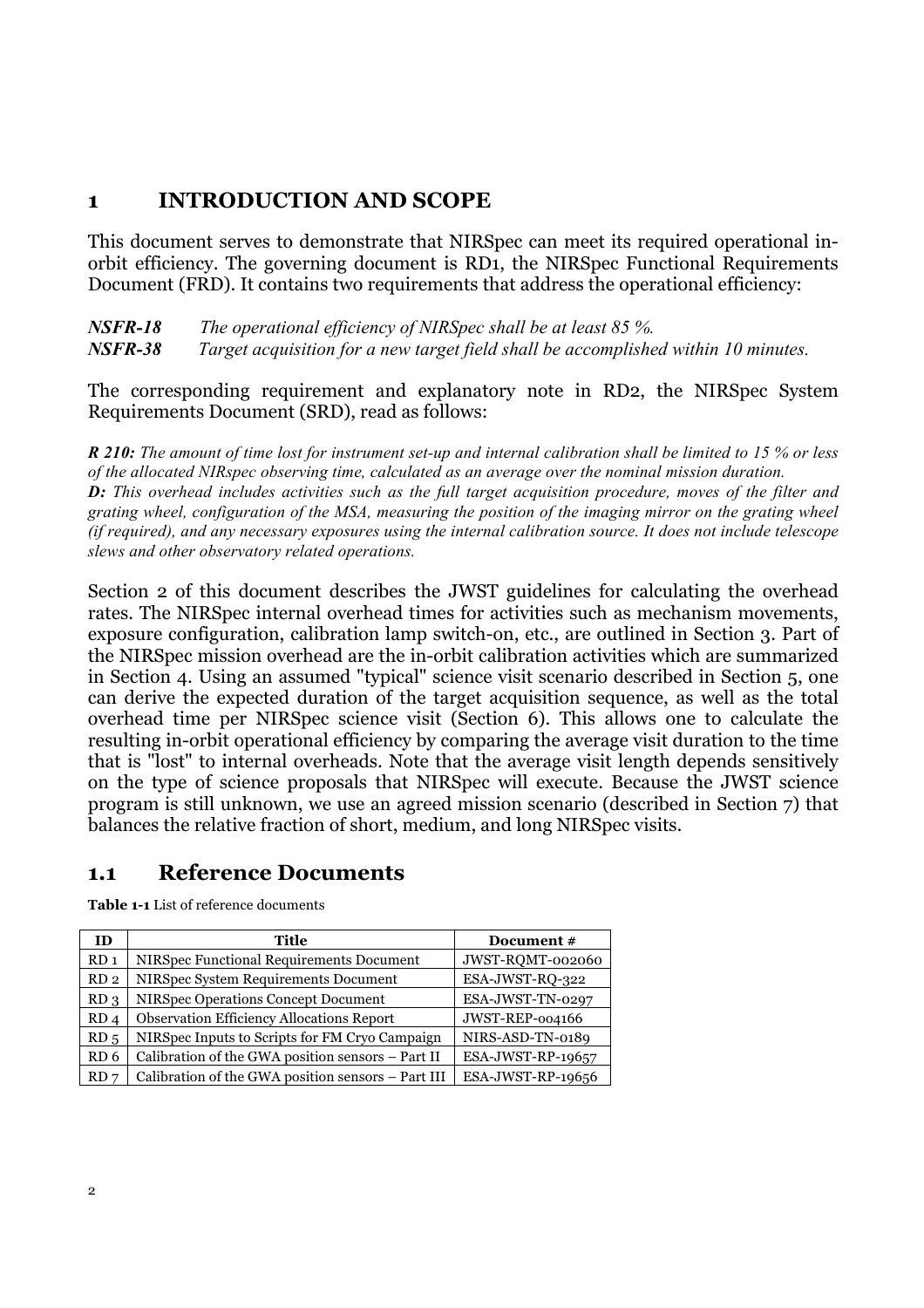## **2 GUIDELINES FOR COMPUTING OVERHEADS**

The guidelines for computing overhead times for the JWST observatory and its science instruments have been outlined in Table 3-1 of the "Observation Efficiency Allocations Report" (RD4). This table allocates the different type of overhead activities to specific elements of the mission. More specifically, the following activities must be included in the overhead computation of the science instruments:

- i) internal lamp calibrations
- ii) overheads associated with setting up and reading out the SI detectors
- iii) any setup and/or cleanup activities
- iv) all mechanism movements
- v) all target acquisition activities

Activities that are **not** to be included when estimating SI overheads are the large-scale telescope slews and any small-angle maneuvers (SAMs), except when needed for target acquisition. Also explicitly excluded are all external calibration exposures, e.g. sky flats or observations of spectro-photometric standard stars or astrometric reference fields.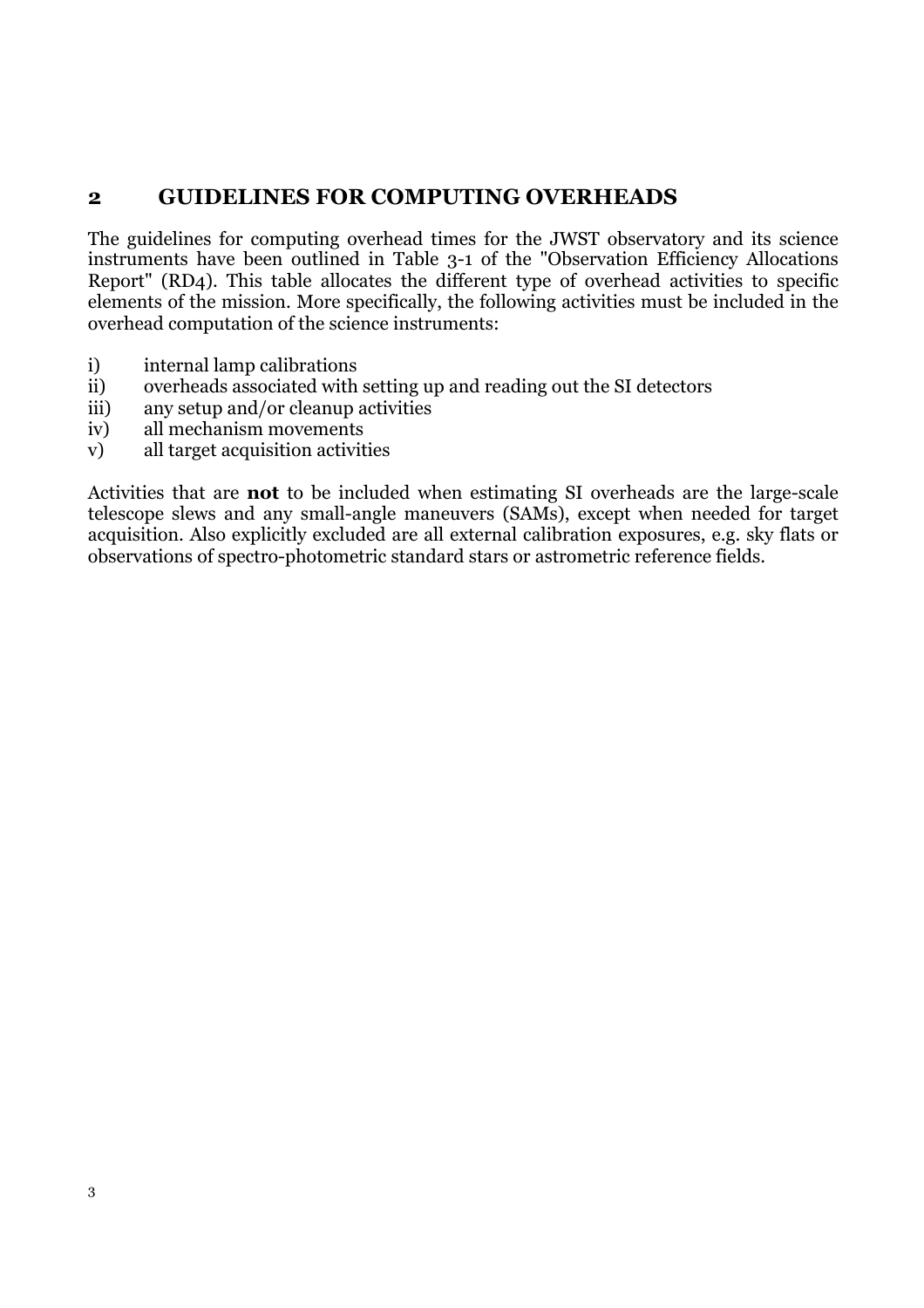#### **3 NIRSPEC OPERATIONAL OVERHEADS**

The duration of all activities required to configure the NIRSpec instrument for science exposures are listed in Table 3-1. These overheads, which are detailed in RD 5, have been measured by EADS during the cryogenic test campaign in January 2013.

| <b>RMA</b> | - move to REF position<br>- move by n motor steps to specific position                                        | $< 270$ s<br>$14s + (n/60)s$             |
|------------|---------------------------------------------------------------------------------------------------------------|------------------------------------------|
| <b>FWA</b> | - move by 1 position<br>- move by 2 positions<br>- move by 3 positions<br>- move by 4 positions               | 27 <sub>S</sub><br>39s<br>51S<br>63s     |
| <b>GWA</b> | - move by 1 position<br>- move by 2 positions<br>- move by 3 positions<br>- move by 4 positions               | <b>27S</b><br>39s<br>51S<br>63s          |
| <b>CAA</b> | - Power on<br>- specific lamp switch on<br>- lamp switch off                                                  | 5 <sub>s</sub><br>17S<br>10 <sub>S</sub> |
| DS         | - toggle between SUBARRAY/FULL and STRIPE mode<br>- Exposure set-up<br>- Exposure clean-up                    | 60s<br>16s to 22s<br>5s to 8s            |
| <b>MSS</b> | - configure to "all open" or "all closed"<br>- block/unblock IFU aperture<br>- configure specific MSA pattern | 6 <sub>OS</sub><br>75s<br><b>90s</b>     |

**Table 3-1** NIRSpec overheads as measured during ground testing (from RD 5)

For the purpose of this study, we make the following conservative assumptions:

- a wheel mechanism movement will always turn the mechanism by two positions, i.e. the duration of every movement of FWA or GWA is assumed to be 39s. This is conservative, because careful planning of the observation sequence can - in most cases - result in having to move the wheels by only one position.

- whenever the MSA is configured, we assume that it is configured to a specific MSA pattern, even when this pattern is "all open" or "all closed". In other words, we always assume 90s for an MSA configuration, even though it may in many cases be possible to use pre-programmed configurations which would reduce the overhead.

- for the detector system configuration, we always assume the maximum duration of 30s.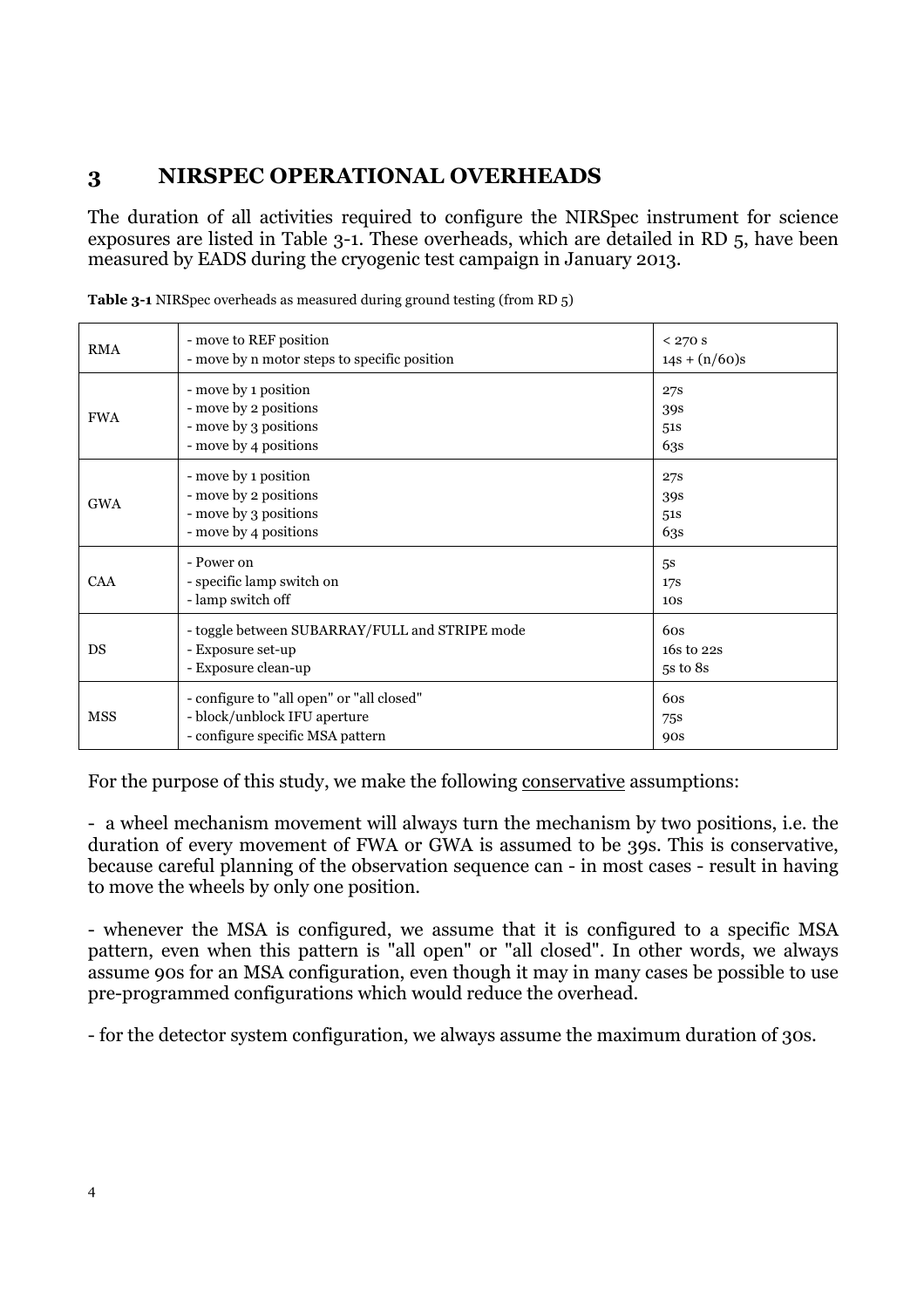## **4 IN ORBIT CALIBRATION ACTIVITIES**

Throughout the lifetime of JWST, the calibration of its science instruments will be maintained via an in-orbit calibration monitoring program. As described in Section 2, only the parts that use internal lamp illumination are counted as SI overhead. In the case of NIRSpec, the main internal calibration program is the "spectral flatfield and wavelength calibration" that must be executed regularly for both the integral field unit (IFU) and the micro-shutter array (MSA).

Both programs involve lamp illumination of the respective aperture (IFU or a long-slit pattern in the MSA) using all seven NIRSpec dispersers (6 gratings and 1 prism). Both test sequences (MON-COMBO-MOS and MON-COMBO-IFU) have been extensively used during the NIRSpec-level calibration campaigns. They will also be used for verification and monitoring purposes during the upcoming ISIM- and observatory-level test campaigns. Their duration is therefore well understood: 4.25 hrs for for each installment of MON-COMBO-IFU, and 1.75 hrs per MON-COMBO-MOS run.

Assuming (rather conservatively) that both programs need to be monitored twice a month, this would add a total of 12 hrs per month, or **144 hrs per year**, to the NIRSpec overhead.

## **5 SCIENCE VISIT SCENARIO**

In order to estimate the total amount of NIRSpec overhead, one needs to make assumptions on the sequence of activities during a typical NIRSpec science visit. In this section, we describe these assumptions. The notion of a "typical" science visit implies that the sequence of events between subsequent Target Acquisitions (TAs) is always the same: the TA is followed by a series of science exposures taken in a dither pattern (see below) and through different gratings. The end of the sequence is marked by a final "clean-up" which puts the filter wheel in the closed position and the MSA to "all closed".

## **5.1 Target Acquisition**

The general procedure and event sequence for a NIRSpec TA is described in Section 6 of RD3. We assume that the starting conditions are as follows: FWA in OPAQUE, GWA in an arbitrary position, and the MSA in "all closed". We use the "best case" TA procedure which does not require illumination of the fixed apertures via the CAA lamps in order to measure the exact position of the imaging mirror in the GWA. Instead, the procedure relies on the telemetry of the GWA tilt sensors that can be used to accurately correct for the small, but nevertheless important, non-repeatability of the GWA positioning. This approach has recently been validated based on analysis of NIRSpec cryogenic test data (RD 7).

We will further assume that the observer always needs to protect against bright stars in the field of view, so that a full MSA magnet sweep (up and down) is required to obtain the TA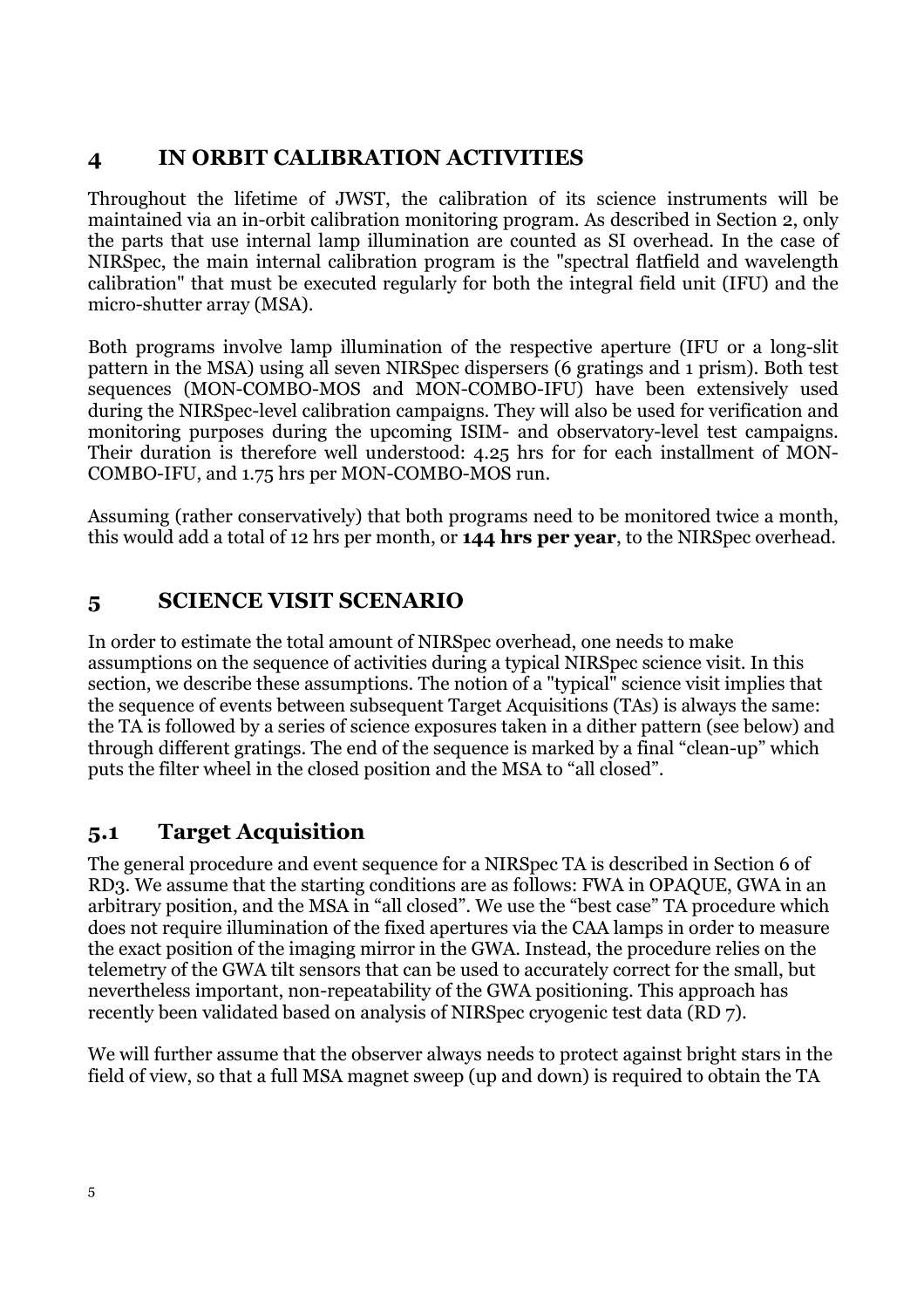image. This again is somewhat conservative, because for fields without bright stars, the MSA magnet can, in principle, be left in the "up" position for the acquisition images, and the "down" sweep can be directly used to obtain the science configuration, thus saving a full magnet cycle. At the end of the TA sequence, after the corrective telescope SAM has been executed, an optional confirmation image through the science filter may be obtained. However, this image is not considered part of the TA sequence proper. Instead, if such a confirmation image is requested by the user, it is charged to the following science visit.

## **5.2 Science sequence**

For simplicity, we assume that all NIRSpec observations – regardless of whether they are "short", "medium", or "long" - are identical in the sense that the observer wants to study the science object(s) over the full NIRSpec wavelength range. This implies that following a successful target acquisition, a spectrum is taken in each of the three NIRSpec bands.

Moreover, we assume that the position sensors on the GWA are sufficiently accurate that dedicated wavelength calibration exposures are **not** required after a GWA move. This assumption has been validated recently by the analysis presented in RD 6.

## **5.3 Visit Clean-up**

We assume that at the end of each science visit, the MSA will be returned to its "all closed" state in order to protect the NIRSpec detectors during the subsequent telescope slews, and – more importantly – to minimize the "hold open" times for the MSA shutters in case of prolonged NIRSpec inactivity after the visit is completed. On the other hand, many NIRSpec visits may be continued by directly configuring the MSA to the TA configuration, in preparation for the following visit or science sequence, without going to "all closed" first. However, for simplicity and to remain conservative, we plan for the cleanup to be added to the end of each NIRSpec visit. Table 5-1 then summarizes the expected number of mechanism cycles for the "typical" NIRSpec science visit described above, as a function of the parameter *n* which denotes the number of dither positions, as described in the next paragraph.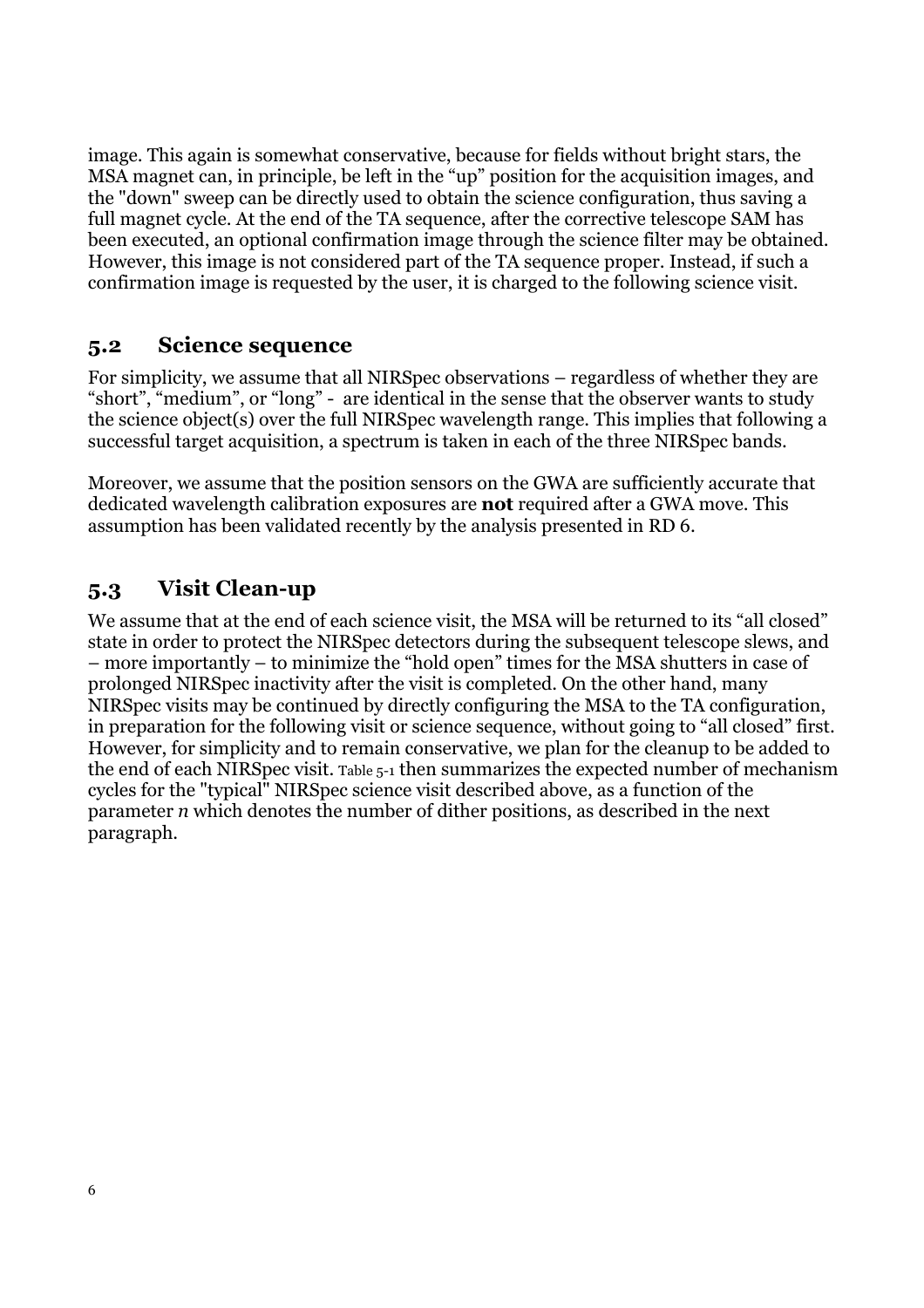**Table 5-1** Mechanism usage per NIRSpec visit. The parameter *n* denotes the number of dither positions in a typical NIRSpec visit.

| <b>Type of</b><br>activity       | Small-<br>Angle<br><b>Maneuvers</b><br>(SAMs) | <b>FW</b><br>moves | <b>GW</b><br>moves | <b>DS Exposure</b><br>Configuration | <b>MSA</b><br>magnet<br>sweeps<br>(up-down) | CAA cycles per<br>lamp (on-off) |      |
|----------------------------------|-----------------------------------------------|--------------------|--------------------|-------------------------------------|---------------------------------------------|---------------------------------|------|
|                                  |                                               |                    |                    |                                     |                                             | Cont.                           | Line |
| Target<br>Acquisition            | $\overline{2}$                                | $\overline{2}$     | $\mathbf{1}$       | $\overline{2}$                      | $\mathbf{1}$                                | $\overline{\phantom{a}}$        |      |
| Science sequence<br>(baseline)   | $n-1$                                         | $3 \times n$       | $3 \times n$       | 3xn                                 | n                                           |                                 |      |
| Science sequence<br>(worst case) | $n-1$                                         | $5 \times n$       | $3 \times n$       | 6xn                                 | n                                           | $\qquad \qquad \blacksquare$    | n    |
| Clean up                         | -                                             | $\mathbf{1}$       | -                  | $\overline{\phantom{a}}$            | $\mathbf{1}$                                | $\overline{\phantom{a}}$        |      |
| Total (baseline)                 | $n+1$                                         | $3(n+1)$           | $3n + 1$           | $3(n + 1)$                          | $n+2$                                       | $\mathbf{1}$                    |      |
| Total (worst<br>case)            | $n+1$                                         | $5n+3$             | $3n + 1$           | $6n + 3$                            | $n+2$                                       | $\mathbf{1}$                    | n    |

## **5.4 Dithering Strategy**

In order to improve the correction of small-scale, pixel-to-pixel response variations of the detector, one should ideally move the entire set of NIRSpec spectra to a few different positions on the detector array, in what is commonly called a "dither pattern". Unfortunately, dithering is costly in terms of efficiency and lifetime considerations because it requires a new MSA configuration for each dither position, and possibly even a new TA procedure if the slew amplitude is too large to guarantee sufficient accuracy.

The most efficient way of completing a dither pattern while covering the entire NIRSpec spectral range is to cycle through all NIRSpec gratings at a given dither position. This minimizes the number of telescope slews and MSA configurations. On the other hand, it increases the number of movements for both wheel mechanisms by a factor equal to the number of positions in a dither pattern.

The number of dither positions is therefore an important parameter for estimates of the mechanism usage. Unfortunately, it is also very difficult to predict because it depends critically on the detector performance and the science requirements of the given observation. While Table 5-1 includes a free parameter *n* to describe the number of dither positions, the remainder of this note will assume a value of  $n=2$  which allows us to cover the spectral gap caused by the physical distance between the two FPAs.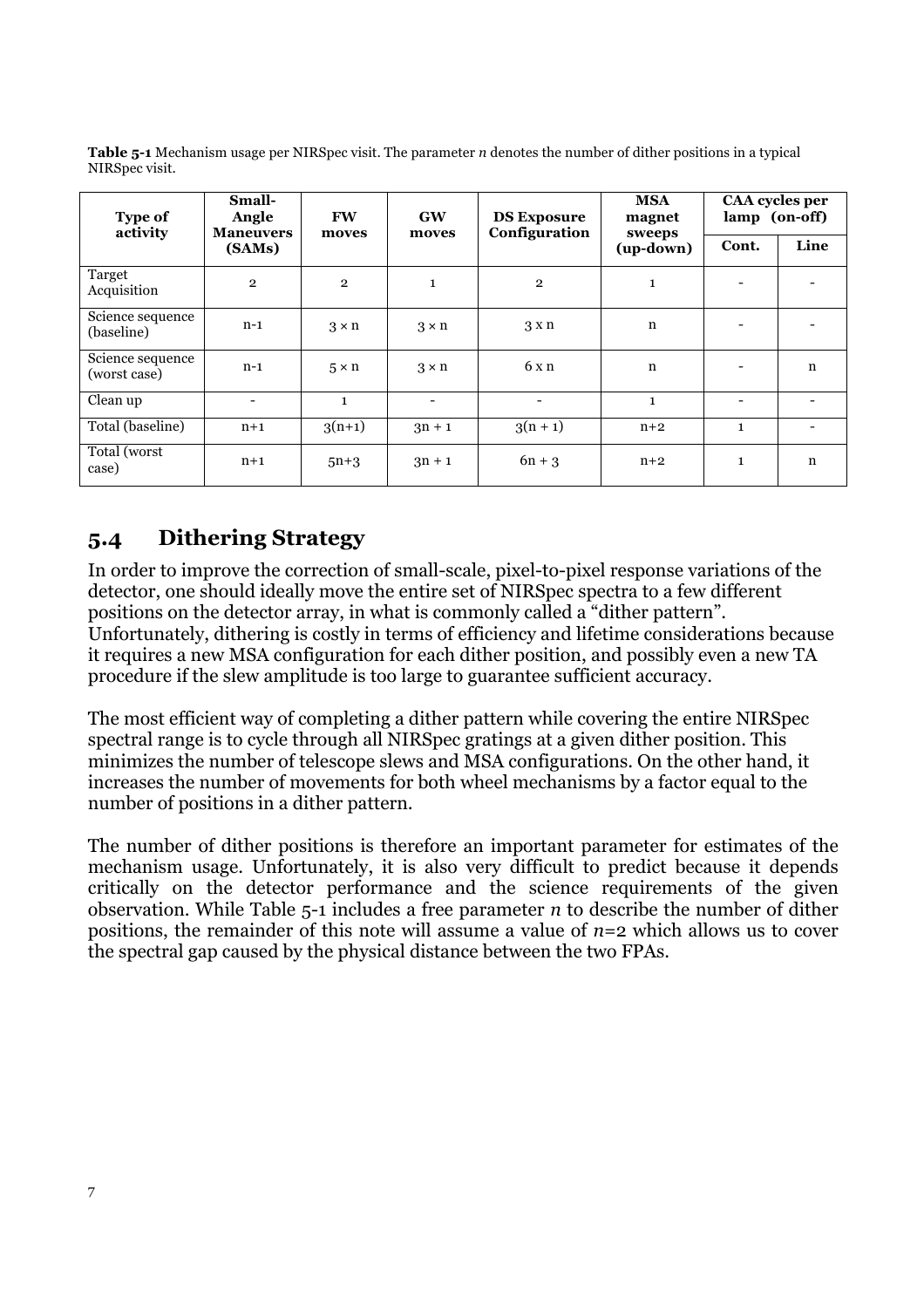## **6 OVERHEADS PER SCIENCE VISIT**

#### **6.1 Duration of Target Acquisition Sequence**

Using Table 5-1, and the overhead times listed in Table 3-1, the total duration of the target acquisition activity can be estimated as follows:

> 2 x 60 s for SAMs (allocation, consistent with MR-179) + 2 x 60 s for 2 external TA exposures (3 full-frame reads + overheads) + 2 x 60 s for on-board processing of the 2 TA images (allocation, includes centroiding, averaging, slew computation etc.) + 1 x 39 s for GWA + 1 x 39 s for FWA + 2 x 30 s for exposure setup + 1 x 90 s for MSA configurations ================ ~ **10.0 min per TA**

Here, we have not accounted for the (optional) confirmation image that is obtained through the science filter at the end of the TA sequence as described in RD 3. This implies that the FWA remains in the TA filter position when the science activities start. This is fair, because the confirmation image is optional and, if desired, should be charged to the duration of the science visit.

The total TA duration therefore is compliant with requirement NSFR-38, albeit with no margin.

#### **6.2 Total overhead per visit**

Using a value of n=2 with the "baseline scenario" in Table 5-1 allows one to calculate the total overhead time per science visit as follows:

> 600 s for TA (see Section 6.1) + 8 x 39 s for GWA + 5 x 39 s for FWA + 6 x 30 s for exposure setup + 3 x 90 s for MSA configurations ================ ~ **26.0 min overhead per science visit (with 1 TA)**

In order to estimate what percentage of NIRSpec science time this fixed amount of overhead corresponds to, the next section describes the assumed distribution of NIRSpec science visits.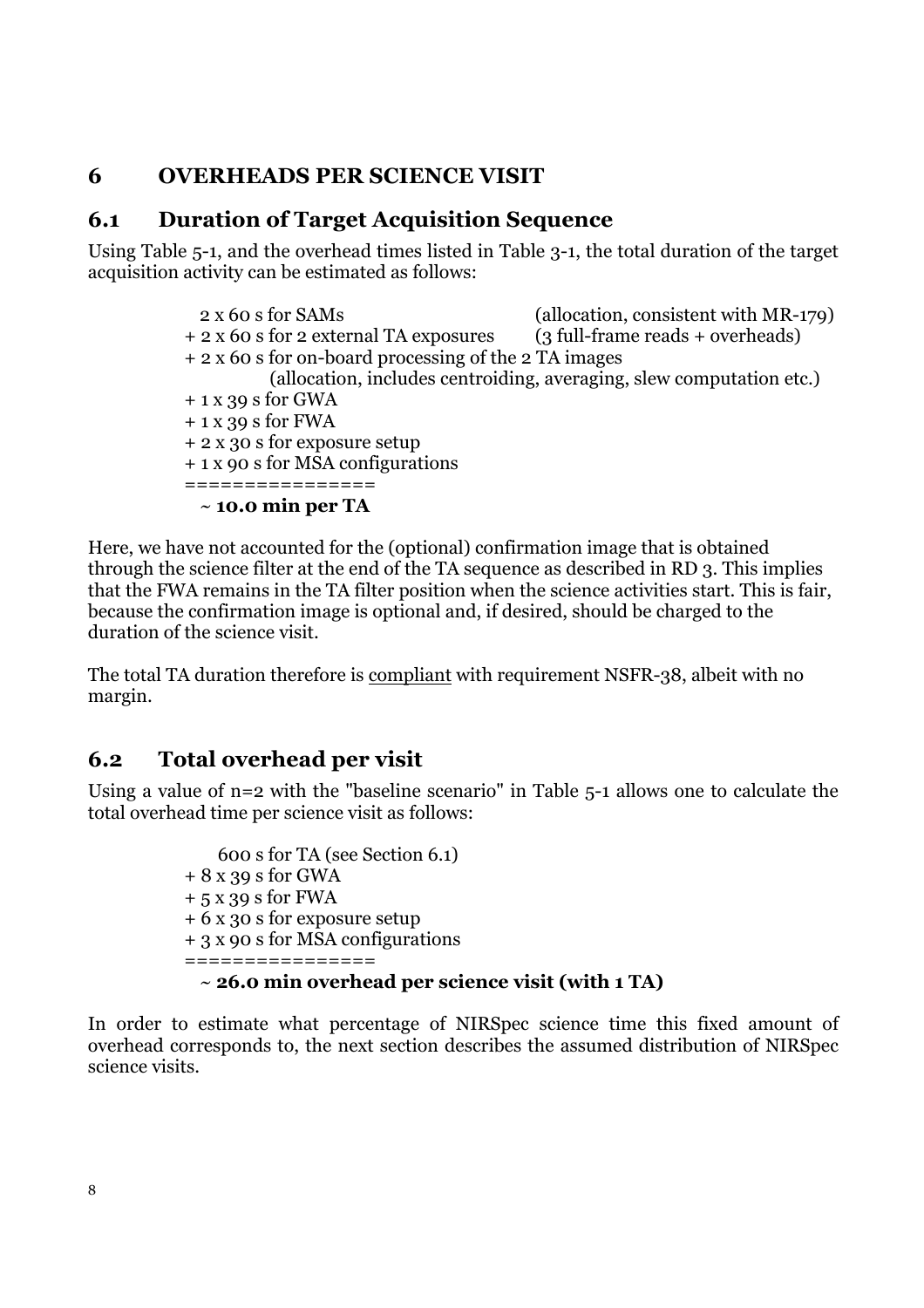## **7 MISSION SCENARIO**

The assumed mission scenario for JWST and NIRSpec is a crucial ingredient in estimating the efficiency of the observatory in general, and its science instruments in particular. The scenario described in this section is identical to what has been used to estimate the observatory efficiency (RD4) and the NIRSpec mechanism lifetime usage (RD3).

The design lifetime of JWST is 5 years after commissioning. The observatory is designed to be available for science observing 90% of those 5 years, i.e. all activities related to observatory and telescope maintenance such as angular momentum management, rephasing of the primary mirror, and slews to a new target field will not occupy more than 10% of the time. We assume here that NIRSpec is the primary instrument 1/3 of the available science time, i.e. roughly 107 seconds per year.

**Table 7-1** lists the assumed distribution for the various types of NIRSpec science visits, i.e. short, medium and long. The last column in **Table 7-1** lists the likely number of TA sequences associated with each of these visits. We assume that NIRSpec will have to execute a single TA sequence for visits shorter than 10,000 s, and – crucially - that no additional TA sequence is required after executing the dither maneuver. Should this assumption prove to be wrong, the total overhead calculated in Section 6.1 simply needs to be doubled because the entire sequence has to be identically repeated within the same visit.

For visits longer than 10,000s, thermally induced drifts in the ISIM structure, as well as the need to re-point the high-gain antenna for data downlink, can lead to changes in the relative alignment between the Fine Guidance Sensor (FGS) and NIRSpec. Such drifts would, of course, invalidate the alignment of the NIRSpec targets within their shutter (or slit) apertures, and another TA procedure is therefore likely to be necessary.

| Type of<br><b>Observation</b> | <b>Fraction of</b><br><b>NIRSpec Time</b> | Time per<br>visit[s] | Number of<br>Visits / year | Number of<br>TAs / visit     | Number of TAs/<br>year |
|-------------------------------|-------------------------------------------|----------------------|----------------------------|------------------------------|------------------------|
| Short                         | 10%                                       | 5,000                | 200                        | 2                            | 400                    |
| Medium                        | 60%                                       | 20,000               | 300                        | $\mathbf{2}$                 | 600                    |
| Long                          | 30%                                       | 100,000              | 30                         | 10                           | 300                    |
| Total                         | 100%                                      | $1.0 \times 10^{7}$  | 530                        | $\qquad \qquad \blacksquare$ | 1300                   |

**Table 7-1** Observation types

The NIRSpec mission scenario outlined in **Table 7-1** implies that on average, **NIRSpec will be used for 530 visits per year**, with an average visit length of  $10^7 \text{s}/530 \sim 314 \text{ min}$ .